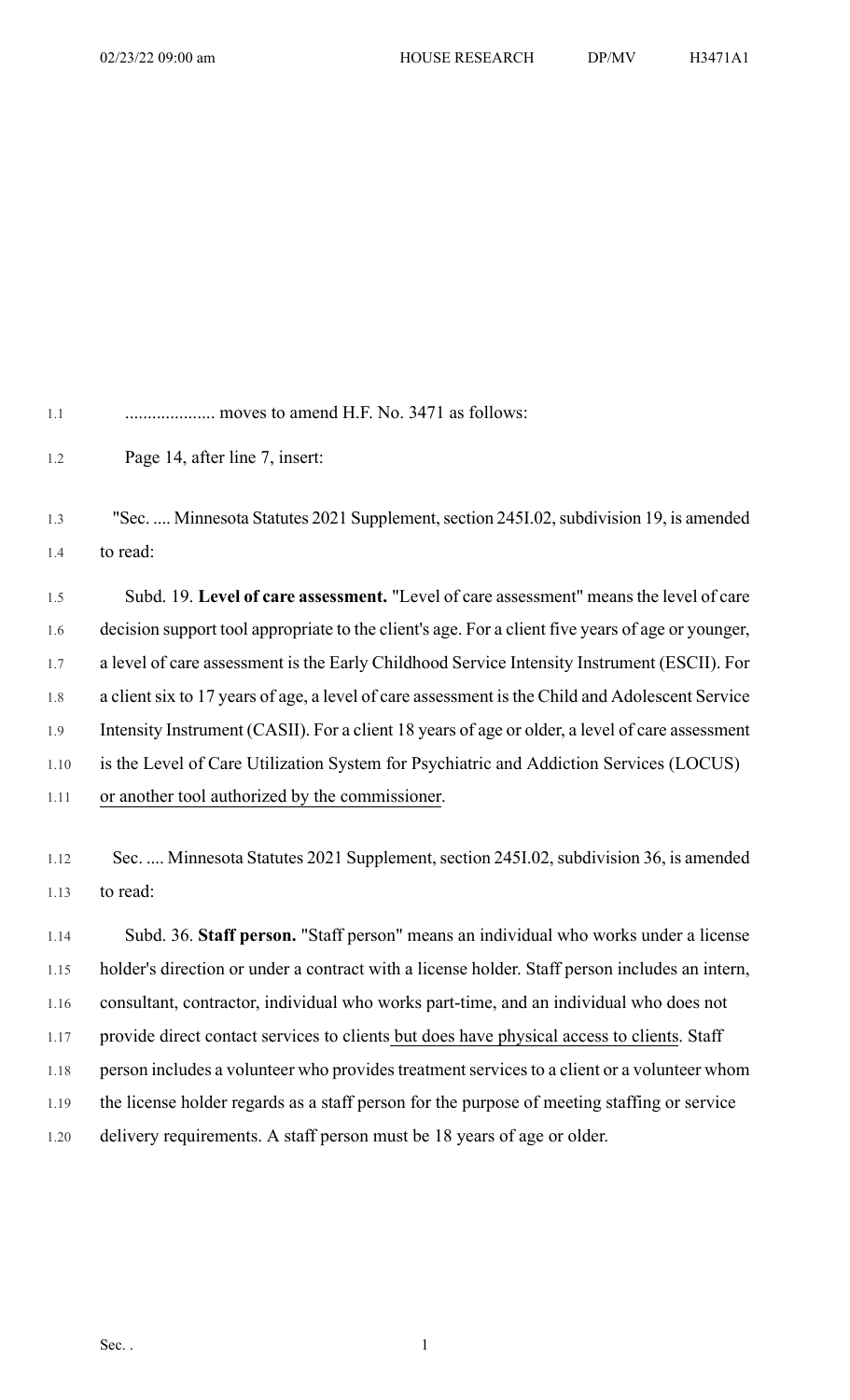| 2.1  | Sec.  Minnesota Statutes 2021 Supplement, section 2451.03, subdivision 9, is amended               |
|------|----------------------------------------------------------------------------------------------------|
| 2.2  | to read:                                                                                           |
| 2.3  | Subd. 9. Volunteers. A If a licence holder uses volunteers, the license holder must have           |
| 2.4  | policies and procedures for using volunteers, including when a the license holder must             |
| 2.5  | submit a background study for a volunteer, and the specific tasks that a volunteer may             |
| 2.6  | perform.                                                                                           |
| 2.7  | <b>EFFECTIVE DATE.</b> This section is effective July 1, 2022, or upon federal approval,           |
| 2.8  | whichever is later. The commissioner of human services shall notify the revisor of statutes        |
| 2.9  | when federal approval is obtained."                                                                |
| 2.10 | Page 16, line 8, strike "under" and insert "to receive the training according to"                  |
| 2.11 | Page 17, after line 10, insert:                                                                    |
| 2.12 | "Sec.  Minnesota Statutes 2021 Supplement, section 245I.08, subdivision 4, is amended              |
| 2.13 | to read:                                                                                           |
| 2.14 | Subd. 4. Progress notes. A license holder must use a progress note to document each                |
| 2.15 | occurrence of a mental health service that a staff person provides to a client. A progress         |
| 2.16 | note must include the following:                                                                   |
| 2.17 | $(1)$ the type of service;                                                                         |
| 2.18 | (2) the date of service;                                                                           |
| 2.19 | (3) the start and stop time of the service unless the license holder is licensed as a              |
| 2.20 | residential program;                                                                               |
| 2.21 | (4) the location of the service;                                                                   |
| 2.22 | (5) the scope of the service, including: (i) the targeted goal and objective; (ii) the             |
| 2.23 | intervention that the staff person provided to the client and the methods that the staff person    |
| 2.24 | used; (iii) the client's response to the intervention; (iv) the staff person's plan to take future |
| 2.25 | actions, including changes in treatment that the staff person will implement if the intervention   |
| 2.26 | was ineffective; and (v) the service modality;                                                     |
| 2.27 | (6) the signature, printed name, and credentials of the staff person who provided the              |
| 2.28 | service to the client;                                                                             |
| 2.29 | (7) the mental health provider travel documentation required by section 256B.0625, if              |
| 2.30 | applicable; and                                                                                    |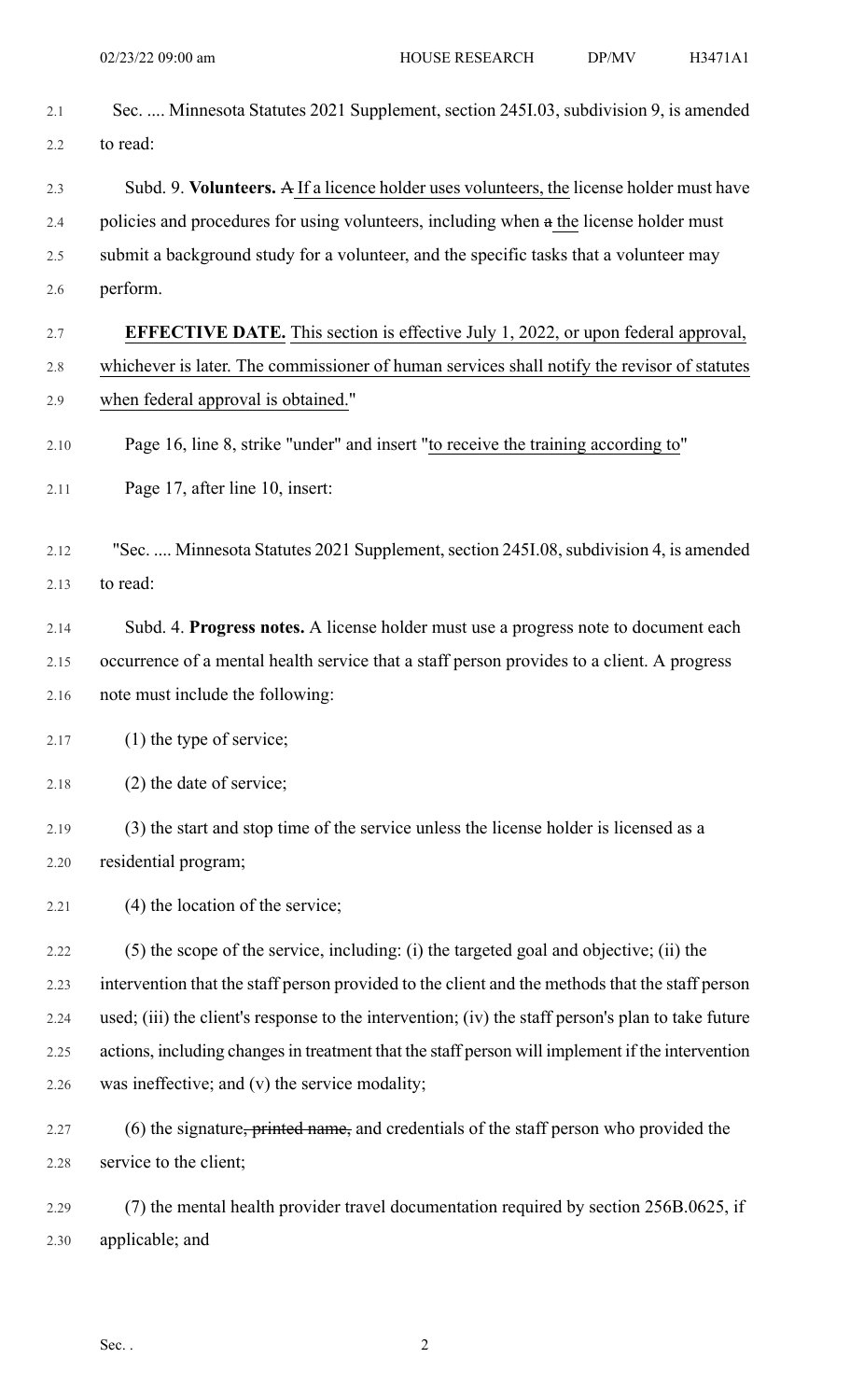- 3.1 (8) significant observations by the staff person, if applicable, including: (i) the client's 3.2 current risk factors; (ii) emergency interventions by staff persons; (iii) consultations with 3.3 or referrals to other professionals, family, or significant others; and (iv) changes in the 3.4 client's mental or physical symptoms.
- 3.5 **EFFECTIVE DATE.** This section is effective July 1, 2022, or upon federal approval, 3.6 whichever is later. The commissioner of human services shall notify the revisor of statutes 3.7 when federal approval is obtained.
- 3.8 Sec. .... Minnesota Statutes 2021 Supplement, section 245I.09, subdivision 2, is amended 3.9 to read:

3.10 Subd. 2. **Record retention.** A license holder must retain client records of a discharged 3.11 client for a minimum of five years from the date of the client's discharge. A license holder 3.12 who ceases to provide treatment services to a client closes a program must retain the a 3.13 client's records for a minimum of five years from the date that the license holder stopped 3.14 providing services to the client and must notify the commissioner of the location of the 3.15 client records and the name of the individual responsible for storing and maintaining the 3.16 client records.

## 3.17 **EFFECTIVE DATE.** This section is effective July 1, 2022, or upon federal approval, 3.18 whichever is later. The commissioner of human services shall notify the revisor of statutes 3.19 when federal approval is obtained."

3.20 Page 21, after line 15, insert:

3.21 "Sec. .... Minnesota Statutes 2021 Supplement, section 245I.20, subdivision 5, is amended 3.22 to read:

3.23 Subd. 5. **Treatmentsupervision specified.** (a) A mental health professional must remain 3.24 responsible for each client's case. The certification holder must document the name of the 3.25 mental health professional responsible for each case and the dates that the mental health 3.26 professional is responsible for the client's case from beginning date to end date. The 3.27 certification holder must assign each client's case for assessment, diagnosis, and treatment 3.28 services to a treatment team member who is competent in the assigned clinical service, the 3.29 recommended treatment strategy, and in treating the client's characteristics.

3.30 (b) Treatment supervision of mental health practitioners and clinical trainees required 3.31 by section 245I.06 must include case reviews as described in this paragraph. Every two 3.32 months, a mental health professional must complete and document a case review of each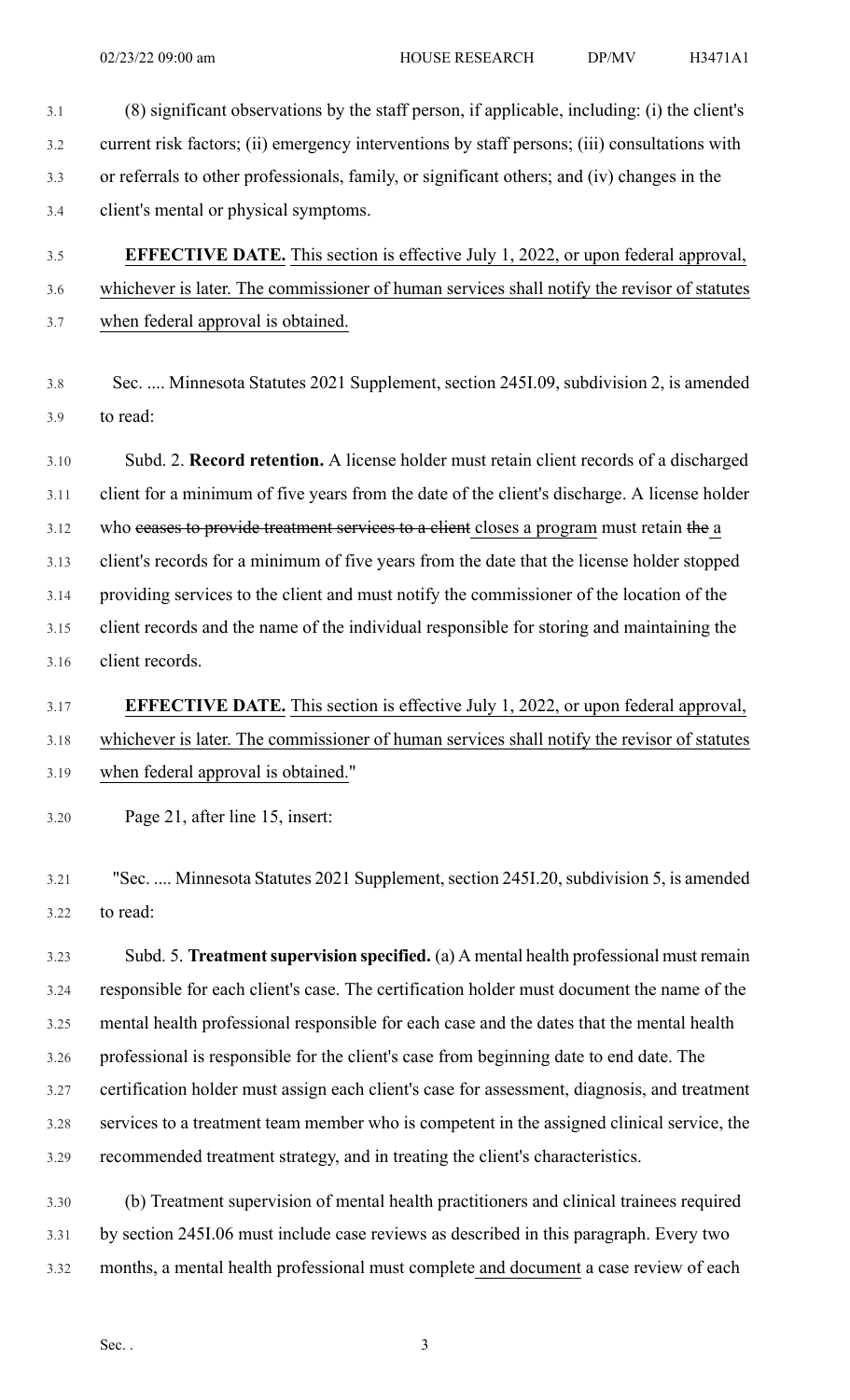| 4.1          | client assigned to the mental health professional when the client is receiving clinical services |
|--------------|--------------------------------------------------------------------------------------------------|
| 4.2          | from a mental health practitioner or clinical trainee. The case review must include a            |
| 4.3          | consultation process that thoroughly examines the client's condition and treatment, including:   |
| 4.4          | (1) a review of the client's reason for seeking treatment, diagnoses and assessments, and        |
| 4.5          | the individual treatment plan; (2) a review of the appropriateness, duration, and outcome        |
| 4.6          | of treatment provided to the client; and (3) treatment recommendations.                          |
|              |                                                                                                  |
| 4.7          | Sec.  Minnesota Statutes 2021 Supplement, section 245I.23, subdivision 22, is amended            |
| 4.8          | to read:                                                                                         |
| 4.9          | Subd. 22. Additional policy and procedure requirements. (a) In addition to the policies          |
| 4.10         | and procedures in section 245I.03, the license holder must establish, enforce, and maintain      |
| 4.11         | the policies and procedures in this subdivision.                                                 |
| 4.12         | (b) The license holder must have policies and procedures for receiving referrals and             |
| 4.13         | making admissions determinations about referred persons under subdivisions 14 to 16 15           |
| 4.14         | to $17.$                                                                                         |
| 4.15         | (c) The license holder must have policies and procedures for discharging clients under           |
| 4.16         | subdivision 47 18. In the policies and procedures, the license holder must identify the staff    |
| 4.17         | persons who are authorized to discharge clients from the program.                                |
|              |                                                                                                  |
| 4.18         | <b>EFFECTIVE DATE.</b> This section is effective July 1, 2022, or upon federal approval,         |
| 4.19         | whichever is later. The commissioner of human services shall notify the revisor of statutes      |
| 4.20         | when federal approval is obtained."                                                              |
| 4.21         | Page 39, line 14, delete "and" and insert "or"                                                   |
| 4.22         | Page 40, after line 10, insert:                                                                  |
|              |                                                                                                  |
| 4.23         | "Sec.  Minnesota Statutes 2021 Supplement, section 256B.0947, subdivision 2, is                  |
| 4.24         | amended to read:                                                                                 |
| 4.25         | Subd. 2. Definitions. For purposes of this section, the following terms have the meanings        |
| 4.26         | given them.                                                                                      |
| 4.27         | (a) "Intensive nonresidential rehabilitative mental health services" means child                 |
|              | rehabilitative mental health services as defined in section 256B.0943, except that these         |
| 4.28<br>4.29 | services are provided by a multidisciplinary staff using a total team approach consistent        |
| 4.30         | with assertive community treatment, as adapted for youth, and are directed to recipients         |
|              | who are eight years of age or older and under 26 years of age who require intensive services     |
| 4.31         |                                                                                                  |
| 4.32         | to prevent admission to an inpatient psychiatric hospital or placement in a residential          |

Sec.  $4$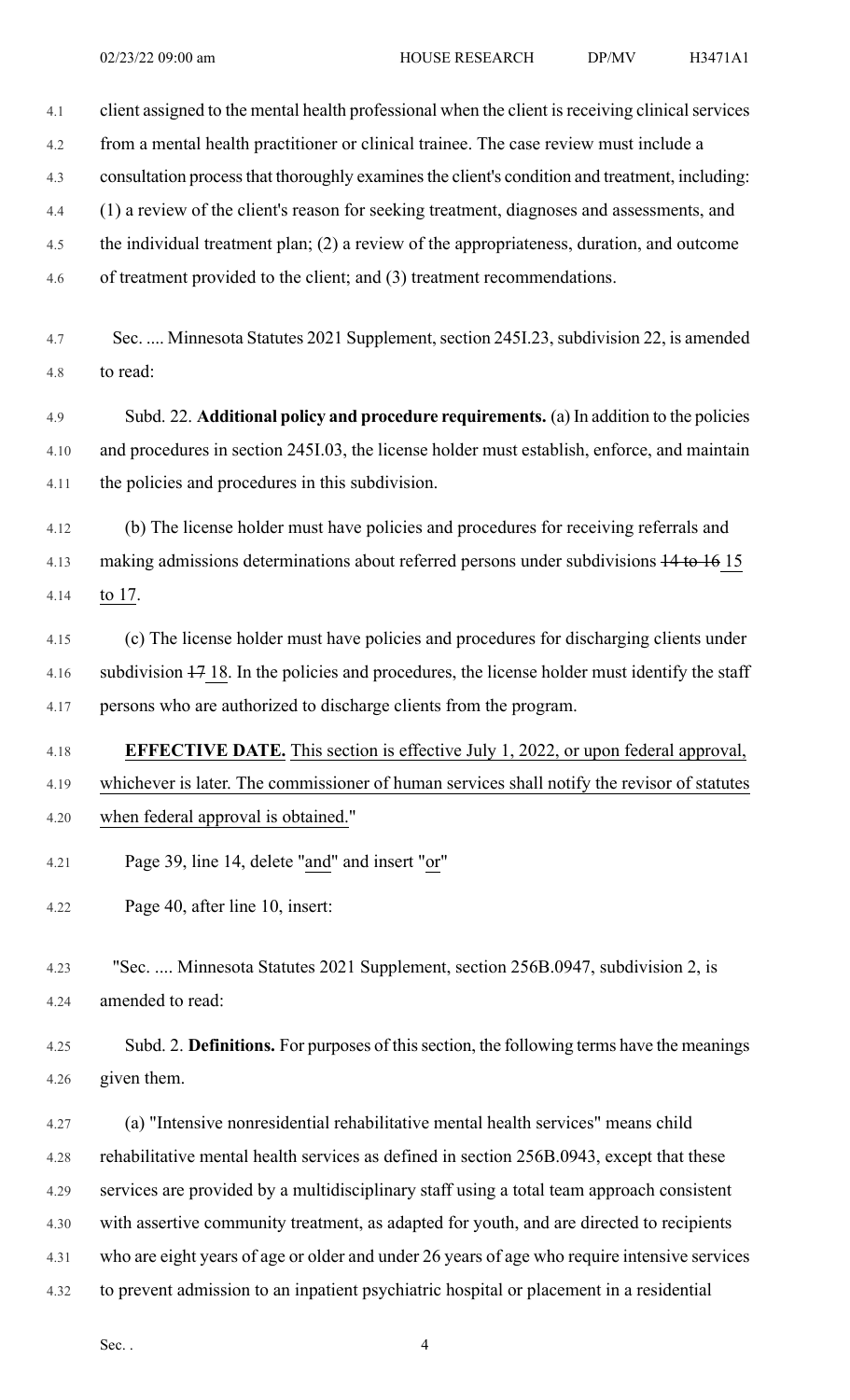| 5.1  | treatment facility or who require intensive services to step down from inpatient or residential |
|------|-------------------------------------------------------------------------------------------------|
| 5.2  | care to community-based care.                                                                   |
| 5.3  | (b) "Co-occurring mental illness and substance use disorder" means a dual diagnosis of          |
| 5.4  | at least one form of mental illness and at least one substance use disorder. Substance use      |
| 5.5  | disorders include alcohol or drug abuse or dependence, excluding nicotine use.                  |
| 5.6  | (c) "Standard diagnostic assessment" means the assessment described in section 245I.10,         |
| 5.7  | subdivision 6.                                                                                  |
| 5.8  | (d) "Medication education services" means services provided individually or in groups,          |
| 5.9  | which focus on:                                                                                 |
| 5.10 | (1) educating the client and client's family or significant nonfamilial supporters about        |
| 5.11 | mental illness and symptoms;                                                                    |
| 5.12 | (2) the role and effects of medications in treating symptoms of mental illness; and             |
| 5.13 | (3) the side effects of medications.                                                            |
| 5.14 | Medication education is coordinated with medication management services and does not            |
| 5.15 | duplicate it. Medication education services are provided by physicians, pharmacists, or         |
| 5.16 | registered nurses with certification in psychiatric and mental health care.                     |
| 5.17 | (e) "Mental health professional" means a staff person who is qualified according to             |
| 5.18 | section 245I.04, subdivision 2.                                                                 |
| 5.19 | (f) "Provider agency" means a for-profit or nonprofit organization established to               |
| 5.20 | administer an assertive community treatment for youth team.                                     |
| 5.21 | (g) "Substance use disorders" means one or more of the disorders defined in the diagnostic      |
| 5.22 | and statistical manual of mental disorders, current edition.                                    |
| 5.23 | (h) "Transition services" means:                                                                |
| 5.24 | (1) activities, materials, consultation, and coordination that ensures continuity of the        |
| 5.25 | client's care in advance of and in preparation for the client's move from one stage of care     |
| 5.26 | or life to another by maintaining contact with the client and assisting the client to establish |
| 5.27 | provider relationships;                                                                         |
| 5.28 | (2) providing the client with knowledge and skills needed posttransition;                       |
| 5.29 | (3) establishing communication between sending and receiving entities;                          |
| 5.30 | (4) supporting a client's request for service authorization and enrollment; and                 |
| 5.31 | (5) establishing and enforcing procedures and schedules.                                        |

Sec.  $\,$  5